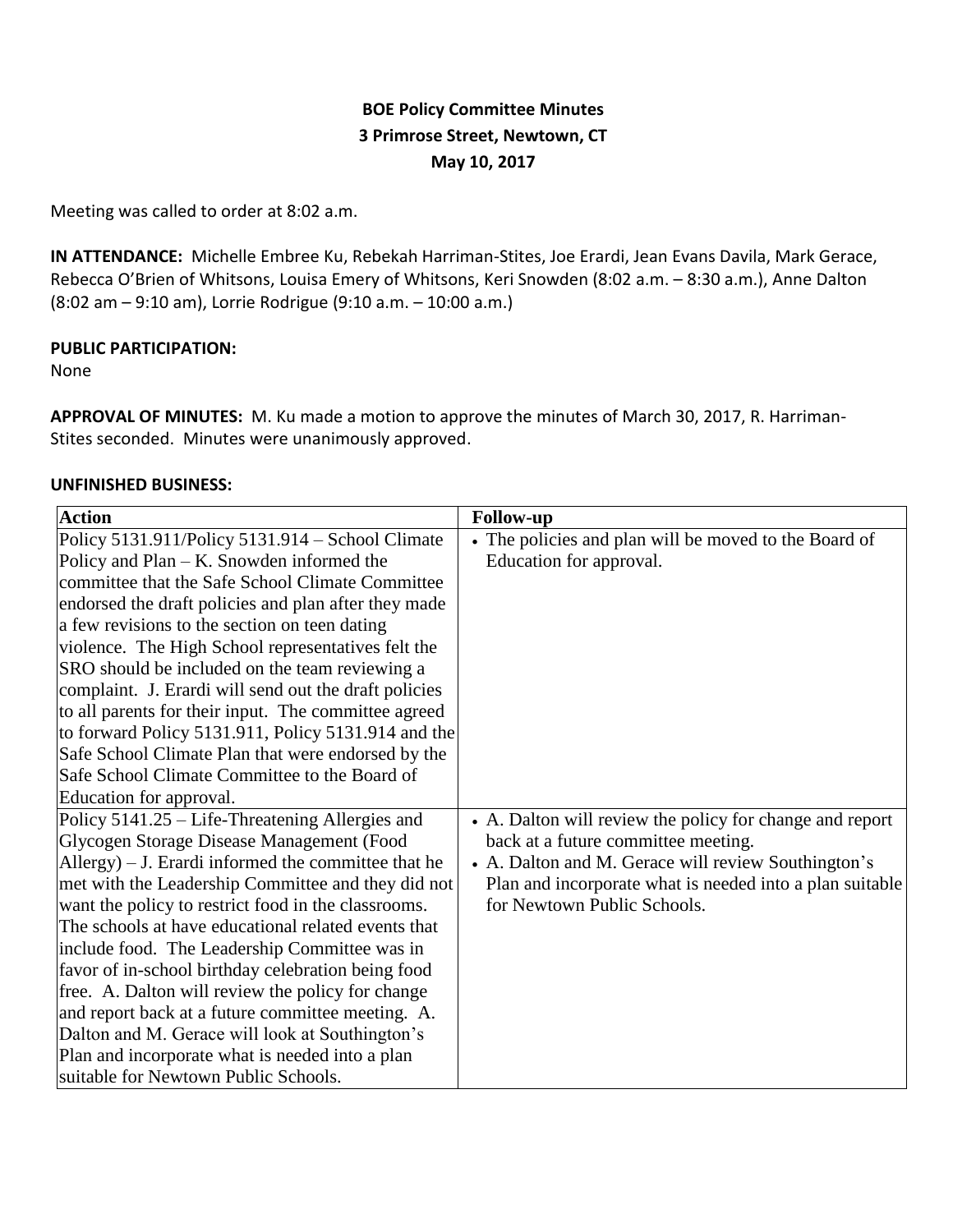| Policy 5141.213 – Opioid Overdose Prevention<br>(Emergency Administration of Naloxone) – A.<br>Dalton informed the committee that all schools have<br>Narcan. She also told the committee that the nurses<br>have been trained in administering the Narcan. A<br>discussion took place on whether we needed a<br>separate policy on Narcan or if we could add Narcan<br>to a current policy that has standing orders for<br>prescription medication.                                                                                                                                                                                                                                                                                                                                                                                                                                                                                                                                                                                                                                                                                  | • M. Reilly will look at our current policies to see if there<br>is a policy on standing orders of prescription<br>medication.<br>• A. Dalton and M. Pompano will be invited back to a<br>future policy meeting to discuss this policy. |
|---------------------------------------------------------------------------------------------------------------------------------------------------------------------------------------------------------------------------------------------------------------------------------------------------------------------------------------------------------------------------------------------------------------------------------------------------------------------------------------------------------------------------------------------------------------------------------------------------------------------------------------------------------------------------------------------------------------------------------------------------------------------------------------------------------------------------------------------------------------------------------------------------------------------------------------------------------------------------------------------------------------------------------------------------------------------------------------------------------------------------------------|-----------------------------------------------------------------------------------------------------------------------------------------------------------------------------------------------------------------------------------------|
| Policy 6142.101 – Student Nutrition and Physical<br>Activity (School Wellness Policy) – M. Gerace<br>informed the committee that he worked with the<br>District Wellness Committee to draft a policy for<br>Newtown. The Wellness Committee used the policy<br>provided by CABE. They changed the section on<br>Goals for Physical Activity to make it more specific<br>for Newtown. The Wellness Committee liked the<br>idea of adding a section to the policy on Goals for<br>Social-Emotional Wellness. The Policy Committee<br>agreed they liked adding this section too. M. Gerace<br>will work on a list of social-emotional wellness<br>goals and incorporate them into the policy. M.<br>Gerace will bring back an updated draft of the policy<br>to a future policy meeting. A discussion took place<br>regarding removing the wording of "MyPlate" from<br>the policy because there has been discussion from<br>the U.S. Department of Agriculture on replacing the<br>"MyPlate" food guidelines. The Whitsons<br>representatives reported that Newtown opted not to<br>participate in the National School Lunch Program at | • M. Gerace will draft a list of social-emotional wellness<br>goals and incorporate them in the policy.                                                                                                                                 |
| the High School.                                                                                                                                                                                                                                                                                                                                                                                                                                                                                                                                                                                                                                                                                                                                                                                                                                                                                                                                                                                                                                                                                                                      |                                                                                                                                                                                                                                         |

## **NEW BUSINESS:**

| Policy $6146$ – Graduation Requirements – L.        | • M. Reilly will send the updated policy to CABE and ask |
|-----------------------------------------------------|----------------------------------------------------------|
| Rodrigue informed the committee that beginning      | them to update the legal references.                     |
| with the Class of 2021 she has proposed adding a 24 |                                                          |
| credit requirement. New requirement being added is  |                                                          |
| Senior Year Expierence 21. In reviewing the policy  |                                                          |
| the committee removed the outdated language by      |                                                          |
| removing the section on Demonstration of            |                                                          |
| Requirement Competencies and Notification. A        |                                                          |
| discussion took place on the legal references. M.   |                                                          |
| Reilly will send the updated policy to CABE and ask |                                                          |
| them to update the legal references.                |                                                          |

A motion was made by M. Ku to forward policy 5131.911/Policy 5131.914 – School Climate Policy and Plan with recommended changes to the Board of Education for review. R. Harriman-Stites seconded. Motion was approved.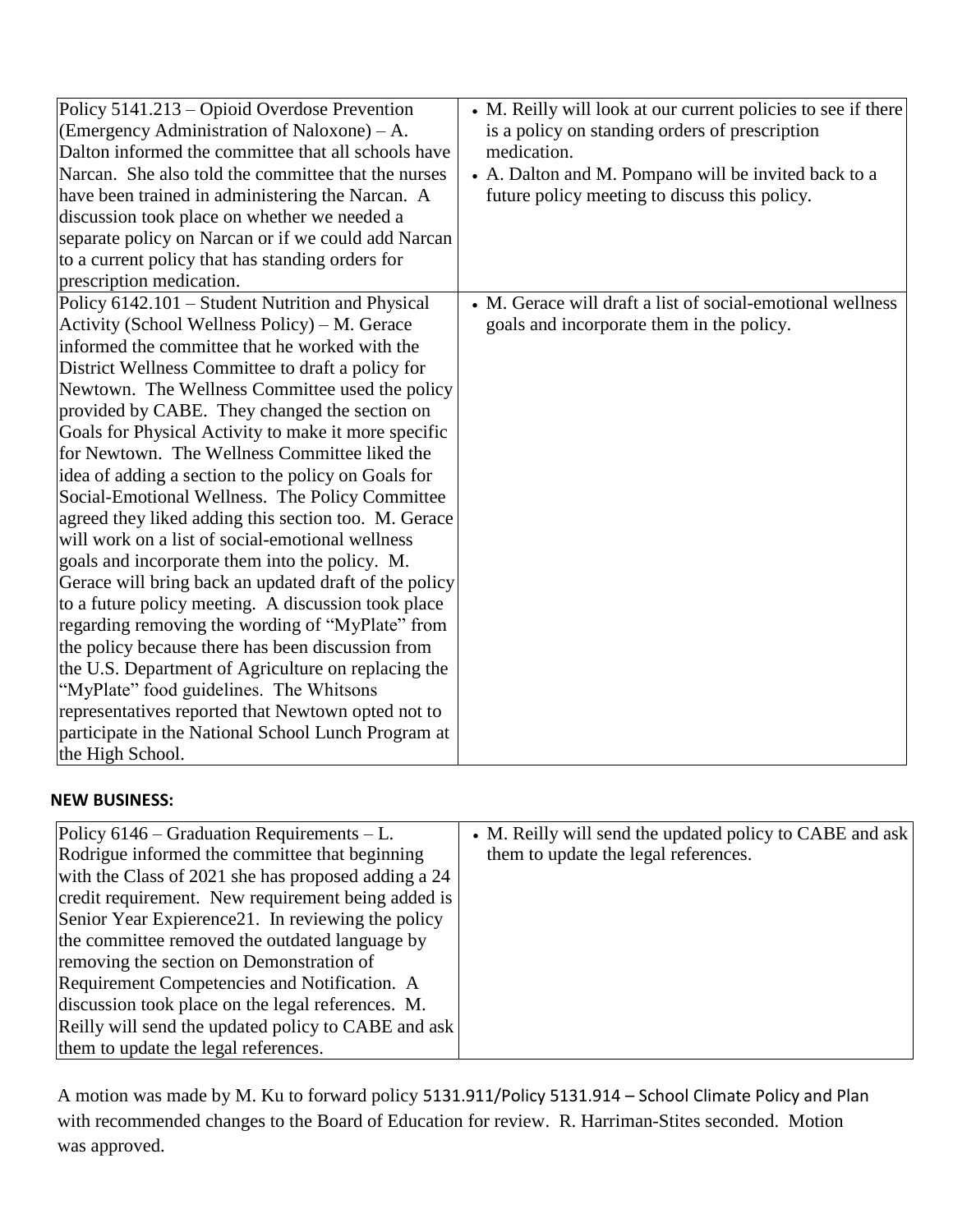A motion was made by M. Ku to postpone discussion on all policies listed under Unfinished Business and Unfinished New Business. R. Harriman-Stites seconded. Motion approved.

# **UNFINISHED BUSINESS - DISCUSSION/ACTION POSTPONED TO A FUTURE MEETING:**

| Policy $5113.2 - Truancy - Review regulation for$<br>changes.                                                                                   | • J. Erardi will meet with L. Rodrigue to discuss the<br>Administrative Responsibilities and Method of<br>Reporting. |
|-------------------------------------------------------------------------------------------------------------------------------------------------|----------------------------------------------------------------------------------------------------------------------|
| Policy 5114 – Suspension/Expulsion: Student Due<br>Process – Review revised policy for changes and in<br>conjunction with Policy 5131 and 5144. | • J. Erardi will review policy with L. Rodrigue.                                                                     |
| Policy 5114.21 – Conduct Code for Participation in<br>Extracurricular Activities – Review for changes.                                          | • J. Erardi will meet with L. Rodrigue and M. Memoli<br>and bring back policy suggestions to the committee.          |

## **UNFINISHED NEW BUSINESS - DISCUSSION/ACTION POSTPONED TO A FUTURE MEETING:**

| Policy 3515 – Community Use of School Facilities     | • M. Pompano will review policy with the committee. |
|------------------------------------------------------|-----------------------------------------------------|
| - Review for changes.                                |                                                     |
| Policy 3542.43 – Food Services Charging Policy –     | • Review update from CABE.                          |
| review revised mandated policy and administrative    |                                                     |
| regulation to consider.                              |                                                     |
| Policy 4112.52/4212.52 – Criminal History Record     | • Review update from CABE.                          |
| Information (CHRI) – review new and                  |                                                     |
| recommended policy and administrative regulation.    |                                                     |
| This policy or Policy 4112.2/4212.5 fulfills the FBI |                                                     |
| mandate.                                             |                                                     |
| Policy $4112.5/4212.5$ – Security Check/             | • Review update from CABE.                          |
| Fingerprinting - review new and recommended          |                                                     |
| policy and administrative regulation. This policy or |                                                     |
| Policy 4112.52/4212.52 fulfills the FBI mandate.     |                                                     |
| Policy 5141.251 – Accommodating Students with        | • Review update from CABE.                          |
| Special Dietary Needs – review new policy,           |                                                     |
| administrative regulation and forms. Policy is not   |                                                     |
| required.                                            |                                                     |
| Policy 6172 – Alternative Education Program –        | • Review update from CABE.                          |
| review revised policy and new administrative         |                                                     |
| regulation. Policy is mandated if district has an    |                                                     |
| alternate program.                                   |                                                     |
| Policy 6172.4 – Parent and Family Engagement         | • Review update from CABE.                          |
| Policy for Title I Students – review required        |                                                     |
| updated policy and School-Parent Compact.            |                                                     |
| Policy 5131 – Conduct and Discipline                 | • Review in conjunction with Policy 5114 and 5144.  |
| Policy $5144 - Discipline$                           | • Review in conjunction with Policy 5114 and 5131.  |

#### **PUBLIC PARTICIPATION:**

None